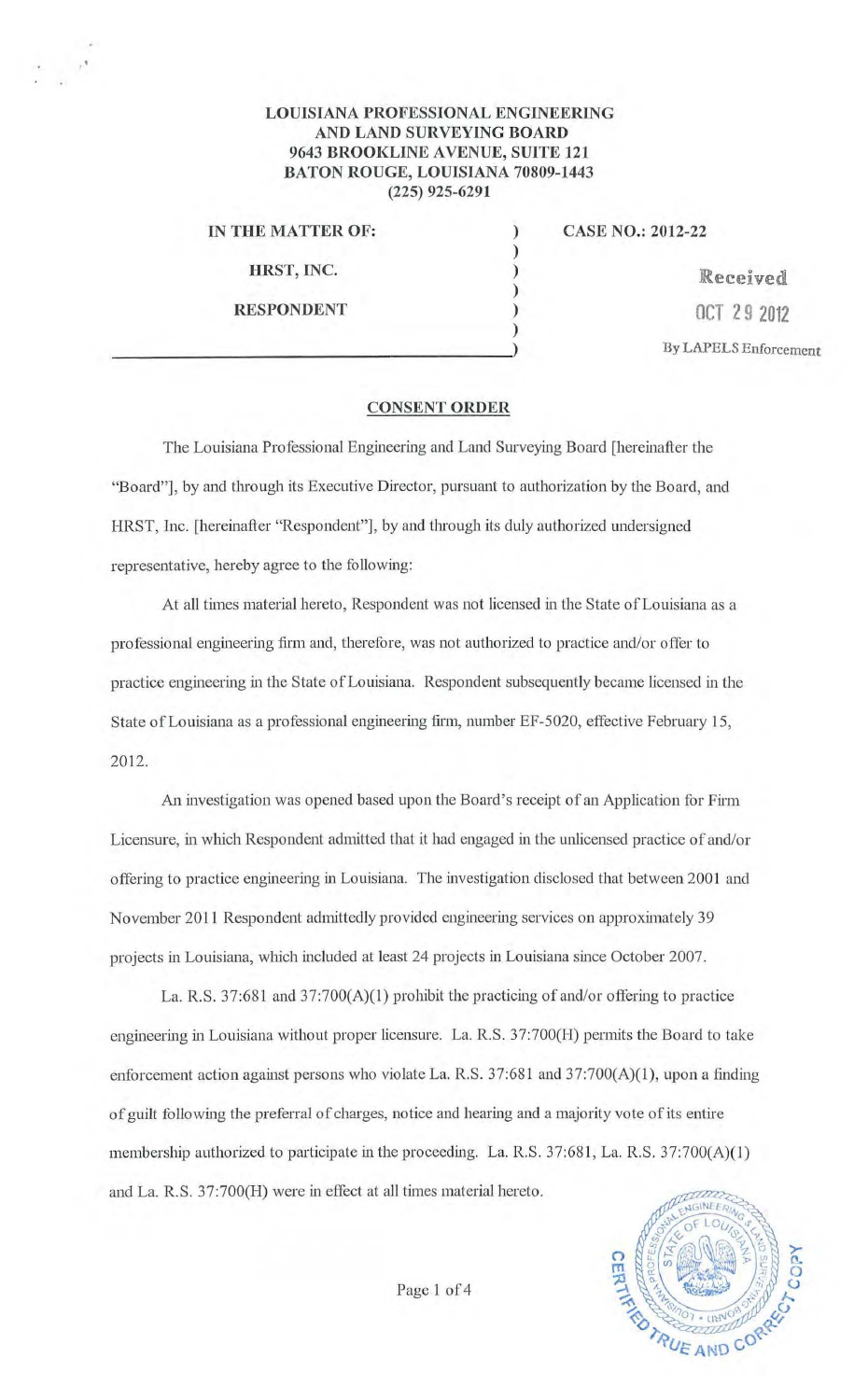It is undisputed that at all times material hereto Respondent was not licensed to practice and/or offer to practice engineering in Louisiana and that between 2001 and 2011 Respondent practiced and/or offered to practice engineering in Louisiana without proper licensure.

By letter dated October 16, 2012, the Board gave notice to Respondent that it was considering the preferral of charges against Respondent on the grounds that it may have violated La. R.S. 37:681 and 37:700(A)(1), relative to practicing and/or offering to practice engineering in Louisiana without proper licensure.

Wishing to dispense with the need for fiuther enforcement action and to conclude the instant proceeding without further delay and expense, for the purpose of this proceeding only, Respondent and the Board do hereby enter into this Consent Order, in which Respondent of its own free will consents to the issuance of a Consent Order by the Board, wherein Respondent agrees to (a) pay a fine of two. thousand five hundred (\$2,500.00) dollars, (b) pay administrative costs of five hundred forty-three and 59/100 (\$543.59) dollars, and (c) the publication of this Consent Order on the Board's website and a summary of this matter in the Board's official journal, the Louisiana Engineer and Surveyor Journal, and the reporting of this matter to the National Council of Examiners for Engineering and Surveying (NCEES), identifying Respondent by name.

Respondent admits to violations of the referenced laws and/or rules regarding the practicing of and/or offering to practice engineering in Louisiana without proper licensure. Respondent acknowledges awareness of said laws and/or rules and states that it will comply with all applicable laws and rules henceforth. Respondent has been advised of its right to appeal; and it states affirmatively that it has been afforded all administrative remedies due it under the law. Respondent further acknowledges awareness of the fact that the signed original of this Consent Order will remain in the custody of the Board as a public record and will be made available for public inspection and copying upon request.

Therefore, in consideration of the foregoing and by signing this Consent Order, Respondent does hereby waive its right to a hearing before the Board, to the presenting of evidence and witnesses on its behalf, to Findings of Fact and Conclusions of Law in this case, and to judicial review of this Consent Order.



Page 2 of 4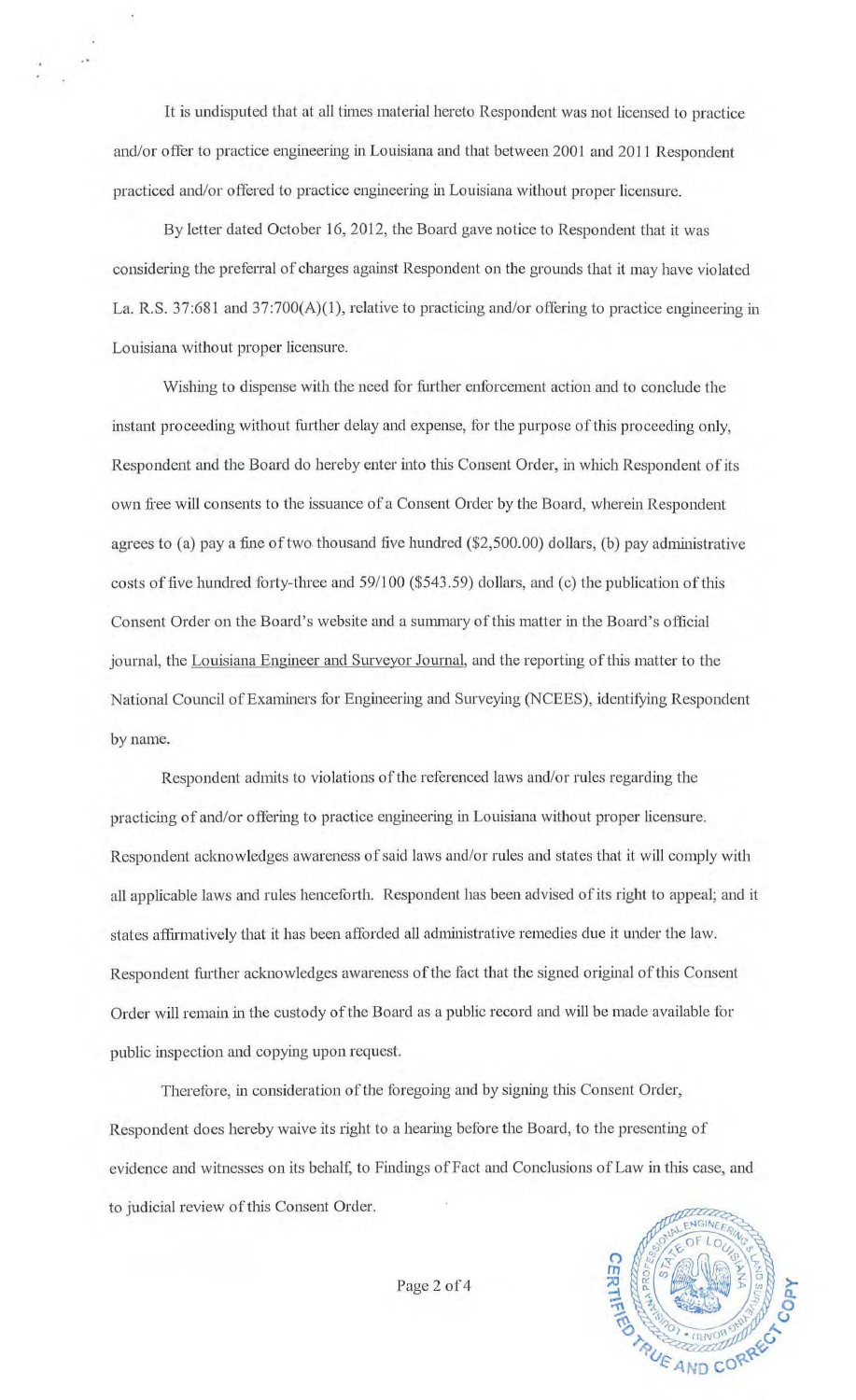Respondent hereby represents (a) that it fully understands the meaning and intent of this Consent Order, including but not limited to its final and binding effect, (b) that it has voluntarily entered into this Consent Order and that no other promise or agreement of any kind has been made to or with him by any person whatsoever to cause the execution of this instrument and (c) that the sanctions set forth in this Consent Order do not prevent the Board from taking further disciplinary or enforcement action against Respondent on matters not specifically addressed in this Consent Order.

WHEREFORE, the Louisiana Professional Engineering and Land Surveying Board and Respondent agree that:

1. Respondent shall pay a fine of two thousand five hundred (\$2,500.00) dollars, which shall be tendered to the Board by certified check payable to the Board, due upon the signing of this Consent Order; and

2. Respondent shall pay administrative costs of five hundred forty-three and 59/100 (\$543.59) dollars, which shall be tendered to the Board by certified check payable to the Board, due upon the signing of this Consent Order; and

3. This Consent Order shall be published on the Board's website and a summary of this matter shall be printed in the official journal of the Board, the Louisiana Engineer and Surveyor Journal, and reported to the National Council of Examiners for Engineering and Surveying (NCEES), identifying Respondent by name; and

4. This Consent Order shall not become effective unless and until it is accepted and signed by and on behalf of the Board. Should the Board not accept and sign this Consent Order, it is agreed that presentation of this matter to the Board shall not prejudice the Board or any of its members, staff, attorneys or representatives from further participation, consideration, or resolution of any further proceedings herein.

> LOUISIANA PROFESSIONAL ENGINEERING AND LAND SURVEYING BOARD

DATE:  $11-19-12$ 

BY:  $\frac{\text{N} \text{}}{\text{DONNA D. SENTERL, Executive Director}}$ 



Page 3 of 4